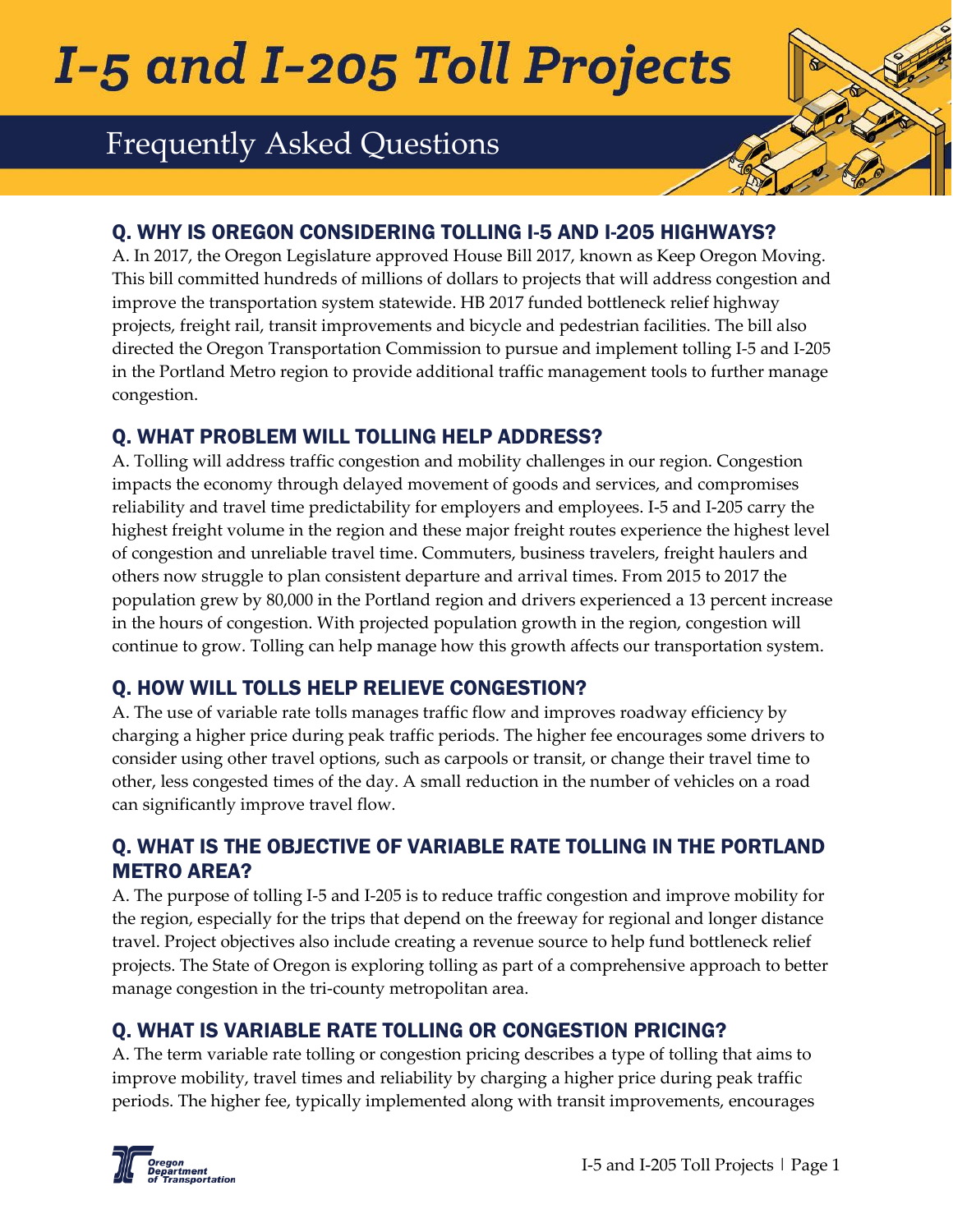some drivers to consider using other travel options such as carpools or transit, or change their travel time to other, less congested times of the day. If a small percentage of highway users choose another mode of travel or time of travel it can reduce traffic congestion for those who can't modify their trip and improve traffic flow for the entire system. Congestion pricing is a proven tool to manage congestion with approximately 40 pricing projects in operation across the country.

#### Q. WHERE ARE THE PROPOSED TOLLING LOCATIONS IN OREGON?

A. In 2018, regional stakeholders, agency partners, and the public explored options for tolling as part of a feasibility analysis. The early analysis identified two segments for further evaluation:

I-5 through central Portland: Tolling a seven-mile section would reduce congestion and provide travel time savings in one of the most severely congested corridors in the Portland metro area.

I-205 on or around the Abernethy Bridge in Clackamas County: Tolling this area could ease congestion and serve as a funding strategy for the planned widening and seismic strengthening of I-205 between Stafford Road and OR 213, including the Abernethy Bridge.

Further analysis is being conducted now to evaluate these segments and to determine the start and end points of tolling on I-5 and I-205.

# Q. WHY DID THE PROCESS BEGIN ON I-5 AND I-205?

A. The Oregon Legislature designated I-5 and I-205 for the first study because they are the primary corridors for moving traded goods north and south through Oregon. Managing traffic congestion and mobility through tolling on these highways may result in the most benefit to the most travelers in the region as well as the statewide economy.

# Q. WHEN WILL TOLLS BE IMPLEMENTED?

A. We are starting an environmental review and analysis for I-205 tolling in early 2020, with a final decision expected in 2022. Tolls could be implemented on I-205 as early as 2023. For I-5, we are initiating additional traffic and mobility analysis that will help identify where tolling would begin and end. We anticipate completing this initial analysis by 2021; the results of this analysis will inform the starting timeframe and alternatives for a formal environmental review process.

#### Q. WILL OTHER PORTLAND AREA HIGHWAYS BE CONSIDERED FOR TOLLING?

A. During the feasibility analysis, we frequently heard from stakeholders and the public an interest in considering tolling on the rest of the regional system. The OTC has expressed an interest in exploring further pricing locations. Such analysis would build on the continued work on I-5 and I-205.

There are other separate efforts to explore congestion pricing in the Portland metro region. Metro is leading a regional congestion pricing technical study to evaluate different regional

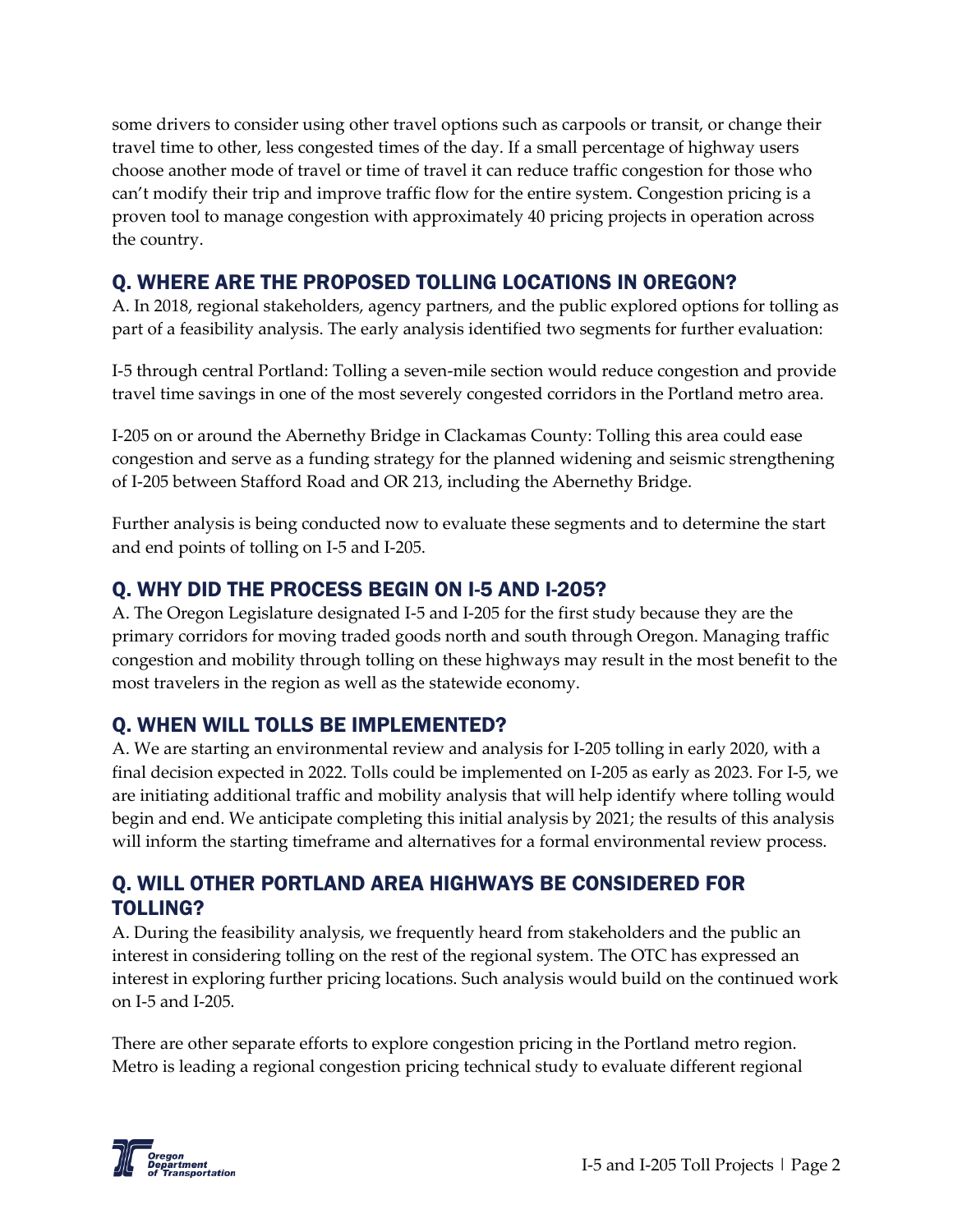pricing scenarios and the [City of Portland](https://www.portlandoregon.gov/transportation/79819) has a Pricing Options for Equitable Mobility project and convened a community task force to consider pricing options for equitable mobility.

#### Q. HOW ARE YOU ADDRESSING POTENTIAL IMPACTS TO LOW-INCOME COMMUNITIES AND COMMUNITIES OF COLOR FROM TOLLING?

We will engage low-income communities and communities of color to better understand community needs and concerns. We are working with local and national equity leaders to create a framework for development of the tolling projects that result in benefits for communities that have traditionally been disproportionately negatively impacted by transportation decisions. An Equity and Mobility Advisory Committee (EMAC) will start work in 2020 to help identify strategies to improve outcomes and access to travel choices for all demographics.

We will explore equitable strategies used in other parts of the country, including reduced or free transponders, cash payment options for un-banked individuals, rebates or discounts for different income levels, and integrating benefits between travel modes, such as transit passes that accumulate toll credits. Community engagement and the EMAC will provide critical input to these strategies.

#### Q. WITH TOLLING, WILL CONGESTION BE WORSE FOR NEARBY NEIGHBORHOODS?

A. Rerouting onto non-tolled surface streets could take place with drivers looking to avoid a toll. We also know that some drivers currently reroute to neighborhood streets to avoid congestion. As freeway travel becomes more reliable, and transit service more accessible, a positive result of variable rate tolling would be to reduce existing rerouting. Overall, the objective of variable rate tolling is to improve mobility by managing the freeway for freight and longer-distance trips so that surface streets can better serve shorter, local trips. The next phase of work will include additional analysis of rerouting and explore solutions in partnership with local agencies and governments.

# Q. HOW MUCH WILL THE TOLLS COST?

A. Neither the price of tolls nor the exact times of day tolls may be in place have been determined. Those decisions will be based on a variety of factors and policy decisions considered in project development.

# Q. WILL THERE BE TOLL BOOTHS TO COLLECT FEES?

A. No. Fees would be collected electronically so drivers do not have to stop. There are different methods used in tolling systems throughout the world, including the use of transponders, a device that collects fees electronically as you drive, and license plate recognition technology. The most appropriate technology for the Portland metropolitan area will be determined at a later stage. Options for individuals without bank accounts will be studied to provide access to all.

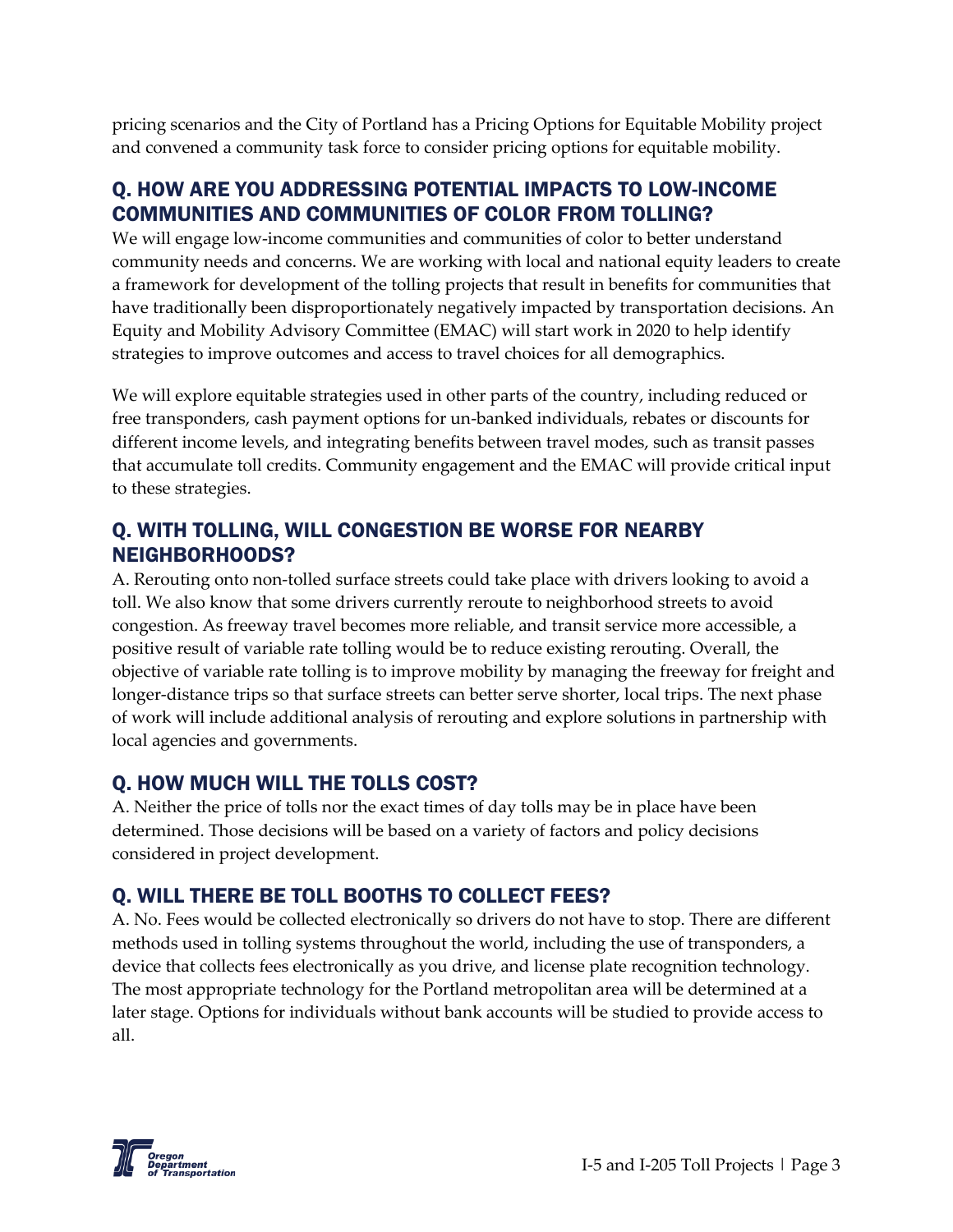#### Q. HOW WILL ODOT USE THE REVENUE COLLECTED THROUGH TOLLING?

A. The Keep Oregon Moving legislation (House Bill 2017) established a Congestion Relief Fund which would receive any net proceeds from tolling. The Oregon Constitution (Article IX, Section 3a) specifies that revenues collected from the use or operation of motor vehicles is spent on roadway projects, which could include construction or reconstruction of travel lanes, as well as bicycle and pedestrian facilities or transit improvements in or along the roadway.

### Q. WILL OUT-OF-STATE RESIDENTS HAVE TO PAY TOLLS IN OREGON?

A. The tolling projects being considered would apply to all drivers who use the highways during tolled periods, regardless of the state of residence, just as it is on other tolled facilities around the world.

#### Q. HOW CAN I BE INVOLVED AND HAVE MY SAY?

A. We want to ensure that many perspectives are heard to inform the development of both tolling projects. We will engage the public through events, questionnaires, open houses, advisory committees and working groups. To stay involved visit www.oregontolling.org to sign up to receive project notifications or provide comments. Questions can be submitted at any time to the ODOT project team at oregontolling@odot.state.or.us.

#### Q. WHERE CAN I OBTAIN UP-TO-DATE INFORMATION AND PROVIDE COMMENTS ABOUT TOLLING?

A. The latest information about the tolling projects is posted on the project website at www.oregontolling.org.

Si desea obtener información sobre este proyecto traducida al español, sírvase llamar al 503-731- 4128.

Nếu quý vị muốn thông tin về dự án này được dịch sang tiếng Việt, xin gọi 503-731-4128.

Если вы хотите чтобы информация об этом проекте была переведена на русский язык, пожалуйста, звоните по телефону 503-731-4128.

```
如果您想瞭解這個項目,我們有提供繁體中文翻譯,請致電:503-731-4128。
```

```
如果您想了解这个项目,我们有提供简体中文翻译,请致电:503-731-4128。
```
For Americans with Disabilities Act or Civil Rights Title VI accommodations, translation/interpretation services, or more information call 503-731-4128, TTY (800) 735-2900 or Oregon Relay Service 7-1-1.